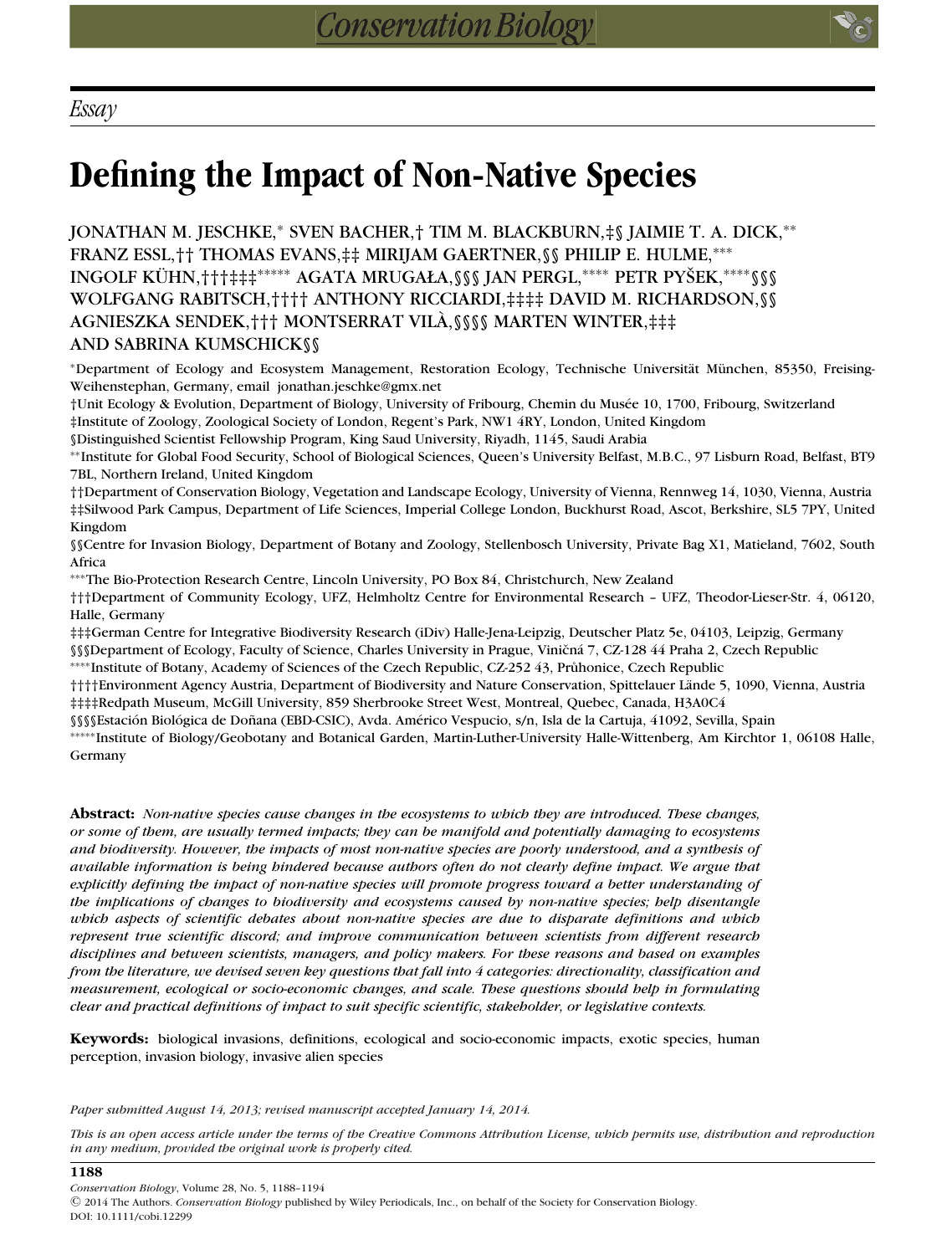#### Definiendo el Impacto de las Especies No-Nativas

**Resumen:** *Las especies no-nativas pueden causar cambios en los ecosistemas donde son introducidas. Estos cambios, o algunos de ellos, usualmente se denominan como impactos; estos pueden ser variados y potencialmente dañinos para los ecosistemas y la biodiversidad. Sin embargo, los impactos de la mayoría de las especies no-nativas estan pobremente entendidos y una s ´ ´ıntesis de informacion disponible se ve ´ obstaculizada porque los autores continuamente no definen claramente impacto. Discutimos que definir expl´ıcitamente el impacto de las especies no-nativas promovera el progreso hacia un mejor entendimiento ´ de las implicaciones de los cambios a la biodiversidad y los ecosistemas causados por especies no-nativas; ayudar a entender cuales aspectos de los debates cient ´ ´ıficos sobre especies no-nativas son debidos a definiciones diversas y cuales representan un verdadero desacuerdo cient ´ ´ıfico; y mejorar la comunicacion entre cient ´ ´ıficos de diferentes disciplinas y entre cient´ıficos, administradores y quienes hacen las pol´ıticas. Por estas razones y basandonos en ejemplos tomados de la literatura, concebimos siete preguntas clave que caen en cuatro ´ categor´ıas: direccionalidad, clasificacion y medida, cambios ecol ´ ogicos o socio-econ ´ omicos, y escala. Estas ´ preguntas deber´ıan ayudar en la formulacion de definiciones claras y pr ´ acticas del impacto para encajar ´ mejor con contextos cient´ıficos, de las partes interesadas o legislativos espec´ıficos.*

**Palabras Clave:** biología de la invasión, especies exóticas, especies foráneas invasoras, definiciones, impactos ecológicos y socio-económicos, invasiones biológicas, percepción humana

## **A Call to Define the Impact of Non-Native Species**

The introduction of species beyond their native range as a direct or indirect result of human action (termed *nonnative species* here) causes changes in the ecosystems to which they are introduced. In some cases, these changes are dramatic and may result in the extinction of native species or radical changes in ecosystem functioning, but for the vast majority of non-native species no quantitative information is available on the consequences of such introductions (Kulhanek et al. 2011; Larson et al. 2013; Simberloff et al. 2013). We do know that the impacts of non-native species generally increase if the species establish themselves and spread in their new environment (i.e., if they become invasive sensu Blackburn et al. [2011]), but non-native species can have impacts even when they are not established or widespread (Ricciardi & Cohen 2007; Jeschke et al. 2013; Ricciardi et al. 2013). Indeed, non-native species can have impacts as soon as they are introduced; for example, pathogens can affect the health of animals, plants, or other organisms immediately after their arrival in the new environment. The breadth and potential severity of the impacts of nonnative species means that a better understanding of them is of broad relevance, for example, for prioritizing management, conservation and restoration actions, and for appropriate policy responses to invasions.

Our collective experience is that progress toward this understanding is being hindered because authors often do not explicitly or clearly define the impacts of nonnative species. The current literature on impacts is complicated by a plethora of different approaches to their quantification that are associated with a concomitant range of impact metrics (Hulme et al. 2013). We argue that if authors are routinely explicit about their definition of impacts of non-native species, it will be possible to synthesize the growing body of work on this topic more effectively. For instance, systematic reviews, comparative analyses, and meta-analyses (Koricheva et al. 2013) can be much more informative if the authors of studies included in such assessments clearly define impact and clearly explain how impact was measured. If authors do not, the synthesis of available data can become difficult or even impossible.

Explicit definitions of impact will also help disentangle which aspects of scientific debates about non-native species (see e.g., Gurevitch & Padilla 2004; Ricciardi 2004; Davis et al. 2011; Simberloff et al. 2011) are due to disparate definitions (including spatio-temporal scale, taxonomic focus, and consideration of human values) and which represent true scientific discord (i.e., a difference of opinion on a mutually understood argument, rather than on disjunct arguments). Distinguishing between these will help identify questions that should be research priorities.

A third reason for explicitly defining the impact of nonnative species is that communication between scientists from different research disciplines and between scientists and stakeholders (e.g., managers, conservationists, and policy makers) will improve if clarity regarding the meaning of *impact* can be achieved. Decision science applies a clarity test to overcome the problem of different people assigning different meanings to the same term (see Howard [1988] for details). To pass a clarity test, *impact* must be explicitly and unambiguously defined. An area where clarity for improved communication is particularly relevant is the regulatory assessment of risks posed by non-native species (e.g., FAO 2004; EPPO 2007; EFSA 2011). In these assessments, experts from different sectors are typically involved, and they often have divergent views on how *impact* should be defined (Boonman-Berson et al. 2014).

For these 3 reasons—promoting progress toward a better understanding of impacts, discriminating between disparate definitions and scientific discord, and improving communication—we recommend that *impact* in the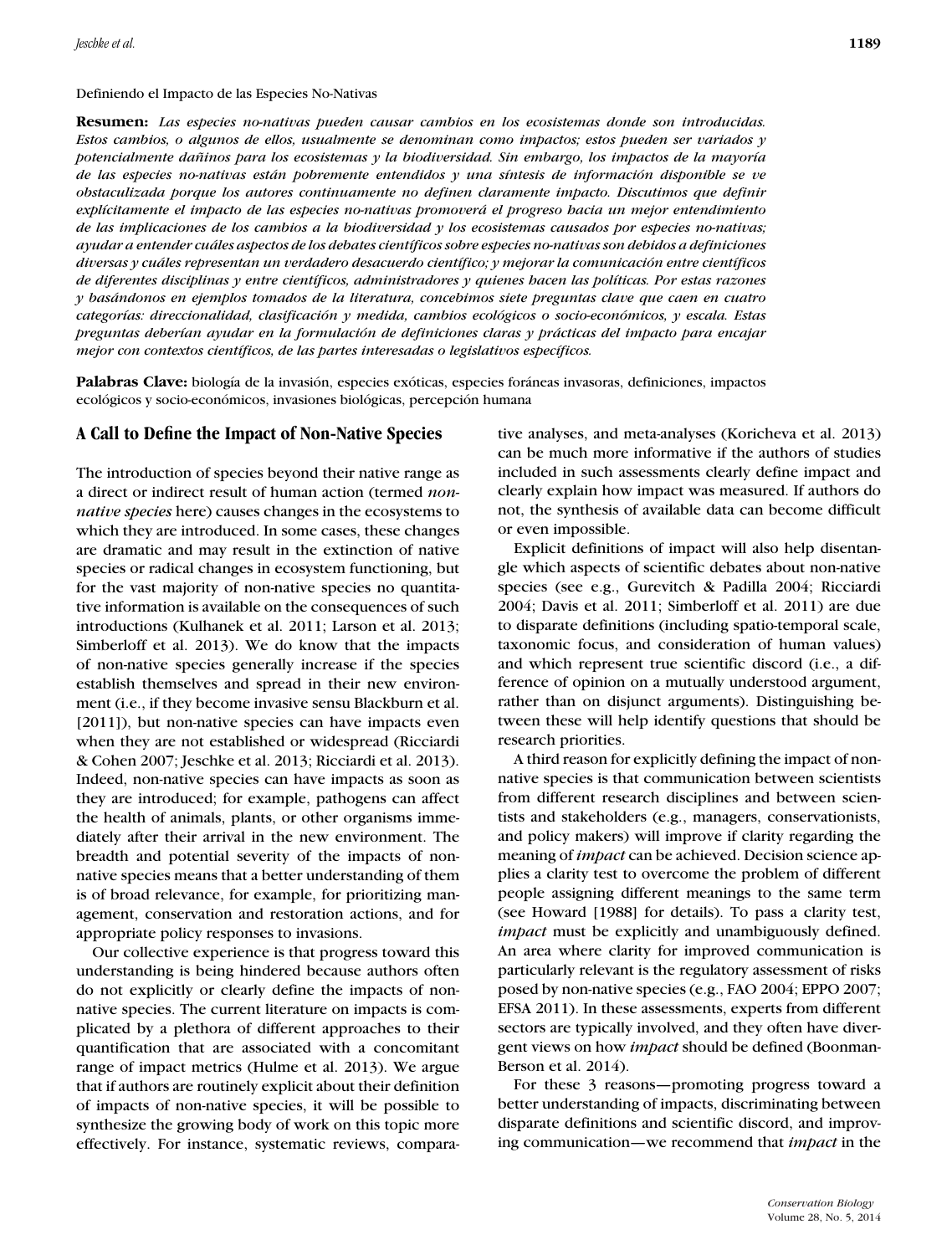context of non-native species be explicitly and clearly defined in scientific publications, stakeholder discussions, and other important contexts such as legislation. We formulated a set of questions to inform this exercise (see Heger et al. [2013] for questions that help define *alien* [i.e., *non-native*] and *invasive species*). Because different definitions can be suitable for different purposes, we do not call for a universal definition of impacts, but rather for explicit and clear definitions that reflect their particular context and audience.

# **Key Questions to Help Define the Impact of Non-Native Species**

Questions that may serve as guidance to define the impact of non-native species fall into 4 categories: directionality, classification and measurement, ecological or socio-economic changes, and scale (Fig. 1). Many of the questions include the term *change*, reflecting the fact that the impacts of non-native species are due to changes caused by them. Such changes may occur proximally (i.e., within the regions or system in which they are introduced) or distally (e.g., downstream of the population of a non-native species that has changed water runoff or sedimentation rates [Zedler & Kercher 2004])—even over substantial distances (e.g., effects of allergenic pollen of non-native plants [Šikoparija et al. 2013]).

## **Directionality**

Are only unidirectional changes considered (e.g., potential decrease in species diversity), or are bidirectional changes considered (e.g., potential increase or decrease in species diversity)? For example, Goodenough (2010), Schlaepfer et al. (2011), and Kumschick et al. (2012) looked at bidirectional changes caused by non-native species, whereas Olenin et al. (2007), Nentwig et al. (2010), and the international organizations FAO (2004), EPPO (2007), and EFSA (2011) considered only unidirectional changes. The latter makes sense for risk analyses, which typically focus on the potential for deleterious impacts of non-native species, whereas cost-benefit or multicriteria analyses (reviewed by Dana et al. [2014]) demand consideration of bidirectional changes (deleterious and beneficial impacts). Also, considering bidirectional changes may better capture the complexity of ecosystem dynamics. For instance, Pyšek et al. (2012) showed that plant species richness and measures of plant community structure tend to decrease following invasion, whereas the abundance and richness of the soil biota—as well as concentrations of soil nutrients and water—more often increase than decrease following invasion.

## **Classification and Measurement**

Are impacts classified and quantified as neutrally as possible (e.g., solely based on the direction and magnitude of change), or are human values explicitly included? Daehler (2001), Rejmánek et al. (2002), Ricciardi et al. (2013), and Simberloff et al. (2013) define impacts neutrally. One challenge for a neutral definition is whether human values can (or indeed should) be excluded altogether. Larson et al. (2013) argue that the term *impact* is already value laden, and a more neutral term might be *change* or *effect*. Other authors define *impact* by explicitly including human values (e.g., Davis & Thompson 2000, 2001), and international regulatory bodies and organizations routinely do so (FAO 2004; EPPO 2007; EFSA 2011; IUCN 2013).

If definitions include human values, we suggest 2 components of an impact be discriminated: first, magnitude of change, which is neutrally quantifiable and, second, the value of the change assigned by humans (Kumschick et al. 2012). A challenge, however, is that the change may be perceived as valuable to one part of society but detrimental to another (e.g., Kumschick et al. 2012; Heger et al. 2013; Simberloff et al. 2013). For example, the presence of non-native fish and game species may be valued by anglers and hunters, but conservationists may perceive the same species as a threat to native biodiversity. Even economic stakeholders may have diametrically opposing views of non-native species, as in New Zealand, where non-native Scotch broom (*Cytisus scoparius*) is seen as valuable by beekeepers, while farmers and forestry industry people opt for releasing biocontrol agents against this species (Jarvis et al. 2006).

Keeney (1992) outlines how value-focused thinking can improve decision making. This approach may be useful in the context of non-native species. For example, the approach can be applied to classify changes caused by non-native species as either decision relevant or decision irrelevant. If stakeholders have different values, they will find different changes to be decision relevant and may differ in their views on the benefits of such changes (as illustrated by examples above). The application of decision science to this process can help managers and policy makers reach decisions despite conflicting viewpoints, although an exploration of this approach in practice is beyond the scope of this current article.

Is the term *impact* used only when the change caused by the non-native species exceeds a certain threshold, or is it used for any change? Ricciardi et al. (2013) define impact as a measurable change (recognizing detection thresholds), whereas Hulme et al. (2013) and Simberloff et al. (2013) define impact as a significant change (here, statistical significance should be discriminated against other types of significance, particularly biological significance). Thresholds of impact are potentially important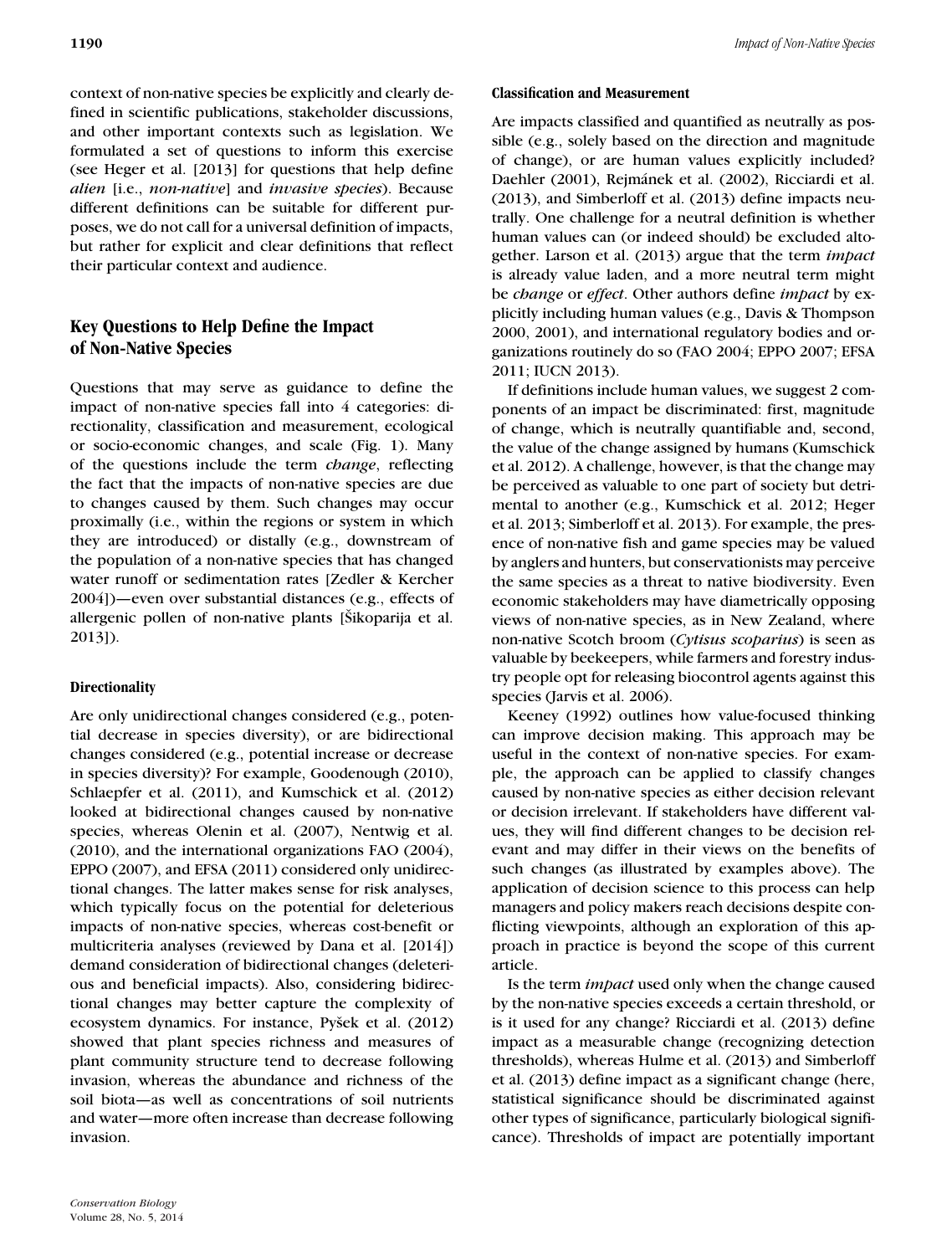## *1) Directionality*

Are only unidirectional changes considered or are bidirectional changes considered?

#### *3) Ecological or socio-economic changes*

Are ecological or socio-economic m. changes considered, or both?

## **Defining** *impact*

### *2) Classification and measurement*

- Is the definition as neutral as possible or are human values explicitly included?
- Is the term *impact* only used if the change caused by a non-native species exceeds a certain threshold, or is it used for any change?

### *4) Scale*

- Which spatio-temporal scale is ú. considered?
- Which taxonomic or functional ú. groups and levels of organization are considered?
- Consideration of per-capita I. change, population density, and range?

*Figure 1. Questions that help define the impact of non-native species, organized into 4 categories: directionality, classification and measurement, ecological or socio-economic changes, and scale.*

because they relate to the magnitude and potential reversibility of different changes. Some non-native species (i.e., *transformers* [Richardson et al. 2000]) can induce regime shifts and modify ecosystem functioning, enhancing their own abundance and persistence, and suppressing those of native species through modification of feedback processes (Nicholls et al. 2011; Seastedt & Pyšek 2011). Martin et al. (2009) outline a structured decision making framework for considering thresholds in the context of conservation and management that could be applied to impacts of non-native species.

#### **Ecological or Socio-Economic Changes**

Are ecological or socio-economic changes, or both, considered? Many studies (e.g., Pyšek et al. 2012; Ricciardi et al. 2013) have focused on ecological changes such as changes in population densities or ranges of native species, whereas other studies (e.g., Nentwig et al. 2010; Kumschick et al. 2012) also considered socio-economic changes such as those in agriculture, animal production, forestry, infrastructure, or human well-being. Although ecological and socio-economic impacts appear to be correlated (Vilà et al. 2010), the relationship between them needs to be better investigated: A strong ecological impact (e.g., extinction of a species) is not necessarily connected with a strong socio-economic impact.

## **Scale**

Which spatial (e.g., local, regional, national, continental, global; or islands only) and temporal (e.g., intermittent, seasonal, transient, and permanent) scales are considered? The focal scale has a huge influence on almost any statement about impact. For instance, the introduction of non-native species can lead to net increases in species richness at small spatial scales (e.g., where fewer species, if any, become extirpated than are introduced) and cause a decline in global species richness through the extinction of endemic or locally rare native species (Sax & Gaines 2003; Clavero & García-Berthou 2005). Also, there can be large differences between the shortand long-term impacts of non-native species (Strayer et al. 2006). Results of a meta-analysis on declines of native species attributable to biological invasions in Mediterranean ecosystems showed that studies conducted at small scales or sampled over long periods reveal stronger impacts of non-native species than those conducted at large spatial scales and over short periods (Gaertner et al. 2009). The inclusion or exclusion of predicted future impacts of a non-native species should also be made explicit by authors (as is done by FAO 2004; EPPO 2007; and EFSA 2011). If the non-native species is still rare but rapidly spreading, currently documented impacts will typically be small, whereas anticipated future impacts (predicted from experiments or impacts caused in other regions invaded earlier or from species traits or high-impact congeners) may be much larger.

Which taxonomic or functional groups (e.g., animals, plants, fungi, parasites, parasitoids, viruses, or other pathogens) and levels of organization (e.g., genetic, population, species, community, ecosystem, and landscape) are considered? For example, Vilà et al. (2011) demonstrated that by the time changes in ecosystem processes (e.g., nutrient cycling) due to non-native species are detected, major impacts on plant species and communities are likely to have already occurred. In another study, Vilà et al. (2010) found taxonomic differences in the proportion of non-native species with known ecological and economic impacts in Europe. Sax (2002) provided a multitaxon analysis of invader impacts in Californian woodlands. In general, however, cross-taxonomic studies are rare in invasion ecology (Jeschke et al. 2012), and it would be useful for more studies to investigate impacts of non-native species across taxa and functional groups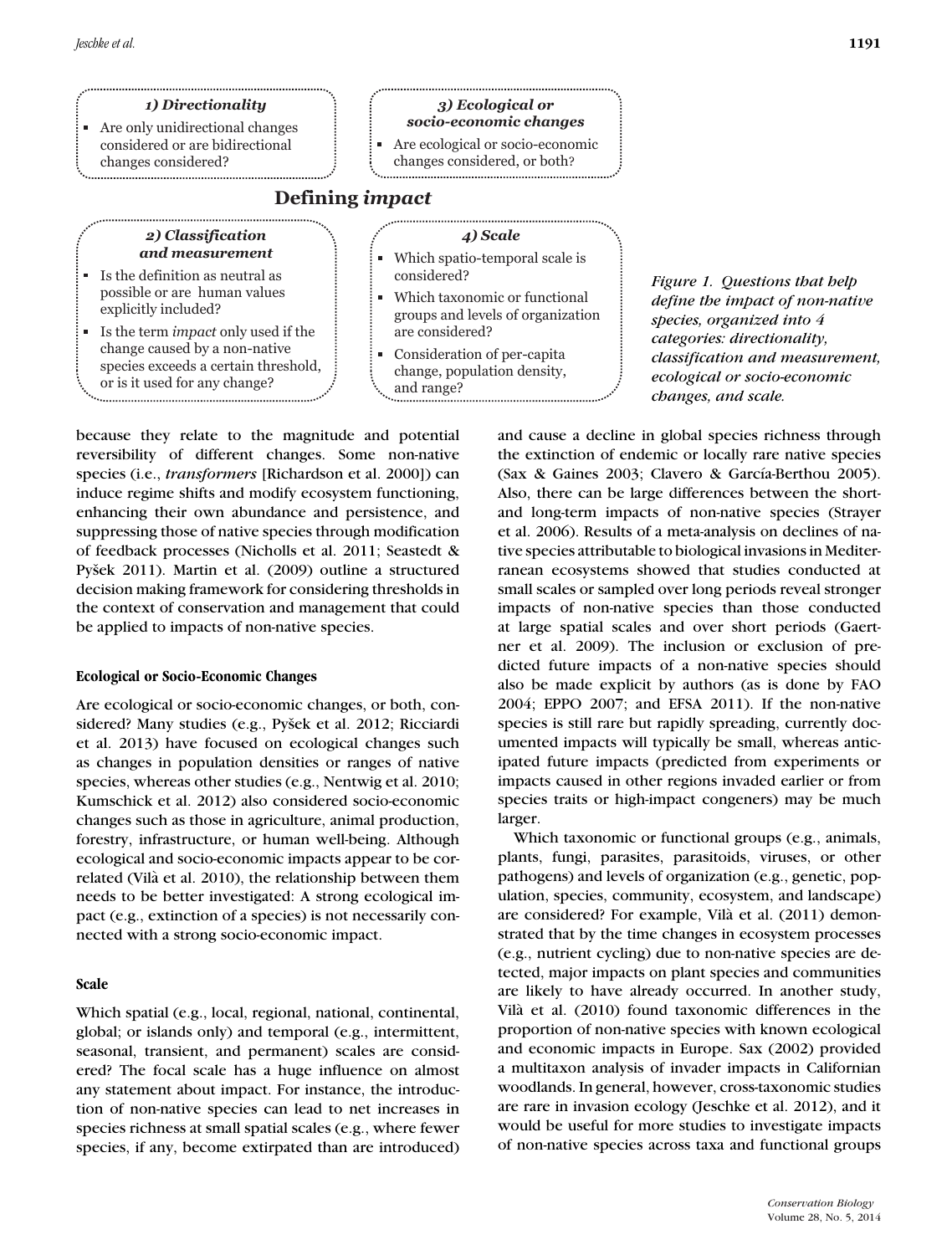(see also Sax et al. 2005). Such studies are vital for a general understanding of impacts.

Is change considered per capita or per biomass of the non-native species; locally for the non-native population (per capita change  $\times$  population density); or over the full range of the non-native species (per capita change  $\times$ population density  $\times$  population range [cf. Parker et al. 1999])? For example, the impact scoring system of Kumschick and Nentwig (2010) and Nentwig et al. (2010) defines impact in 2 different ways: potential impact includes per capita impact and abundance, whereas actual impact additionally factors in the extent of the occupied range; species can rank high on potential but not actual impact or vice versa.

# **Resolving Disparity through Greater Clarity**

These questions highlight considerations that may resolve substantial confusion about the impact of nonnative species. They allow all—researchers, managers, policy makers, and others—who use the term *impact* to explicitly and clearly define it. In this way, progress toward a better understanding of impacts will be promoted, particularly because a synthesis of available information and data can be more informative. Aside from a suitable definition of *impact*, meta-analyses and other quantitative approaches for synthesis depend on studies that adequately measure impact. How impact should be measured depends on how it is defined. For example, if one is only interested in economic changes caused by non-native species (Are ecological or socioeconomic changes, or both, considered?), impacts could be adequately measured in monetary terms. If ecological changes should be considered as well, a comprehensive impact score might be more adequate (see Kumschick & Nentwig [2010] and Nentwig et al. [2010] for examples of such scoring systems). Guidance on the choice of metrics is again provided by decision science (e.g., Keeney & Gregory 2005).

Aside from promoting progress toward a better understanding of impacts, explicit and clear definitions of *impact* will, as outlined above, also help one discriminate between disparate definitions and scientific discord and improve communication between scientists from different research disciplines and generally among scientists, managers, and policy makers. Regarding the latter, in our review of the literature on *impact* definitions, we found that many scientific studies quantify impact rather narrowly (e.g., restricted to unidirectional changes, ecological changes, and a limited scale [see above for references]). Yet, what is typically needed for appropriate management and policy actions is an understanding of *impact* in a broader sense. Indeed, regulatory bodies such as FAO (2004), EPPO (2007), or EFSA (2011) typically define the impact of non-native species rather broadly

(although they are restricted to unidirectional changes if they follow a risk-assessment approach rather than a costbenefit or multicriteria framework [Dana et al. 2014]). Explicit definitions of *impact* clearly expose this gap between what is needed by managers and policy makers and what scientists currently deliver. Scientists should be clear about the audience to which their assessment of impacts is directed and ensure their definition is appropriate for guiding subsequent action.

## **Acknowledgments**

This paper is a joint effort of the working group sImpact that formed at a workshop supported by sDiv, the Synthesis Centre for Biodiversity Sciences within the German Centre for Integrative Biodiversity Research (iDiv) Halle-Jena-Leipzig, funded by the German Research Foundation DFG (FZT 118). We thank the reviewers of previous versions of this paper for valuable comments. J.M.J. acknowledges support from the ERA-Net BiodivERsA (project FFII), with the national funder German Research Foundation DFG (JE 288/7–1); J.T.A.D. acknowledges support from NERC and The Leverhulme Trust; F.E. acknowledges support from the ERA-Net BiodivERsA (project WhoIsNext), with the national funder Austrian Science Foundation FWF; A.M. acknowledges support from the Charles University in Prague (project SVV 267204); and J.P. and P.P. acknowledge support from long-term research development project RVO 67985939 (Academy of Sciences of the Czech Republic), Centre of Excellence PLADIAS no. 14–36079G, grant P504/11/1028 (Czech Science Foundation), and institutional resources of Ministry of Education, Youth and Sports of the Czech Republic. P.P. also acknowledges support by the Praemium Academiae award from the Academy of Sciences of the Czech Republic. A.R. received support from the Canadian Aquatic Invasive Species Network; D.M.R. received support from the National Research Foundation (grant 85417); A.S. received support from the German Academic Exchange Service (DAAD); M.V. received support from projects Consolider-Ingenio MONTES (CSD2008– 00040), FLORMAS (CGL2012–33801), and Severo Ochoa Program for Centres of Excellence in R+D+I (SEV-2012– 0262); and S.K. received support from the Swiss National Science Foundation, the DST-NRF Centre of Excellence for Invasion Biology, and the Drakenstein Trust. This paper also contributes to COST Action TD1209.

## **Literature Cited**

Blackburn, T. M., P. Pyšek, S. Bacher, J. T. Carlton, R. P. Duncan, V. Jarošík, J. R. U. Wilson, and D. M. Richardson. 2011. A proposed unified framework for biological invasions. Trends in Ecology & Evolution **26:**333–339.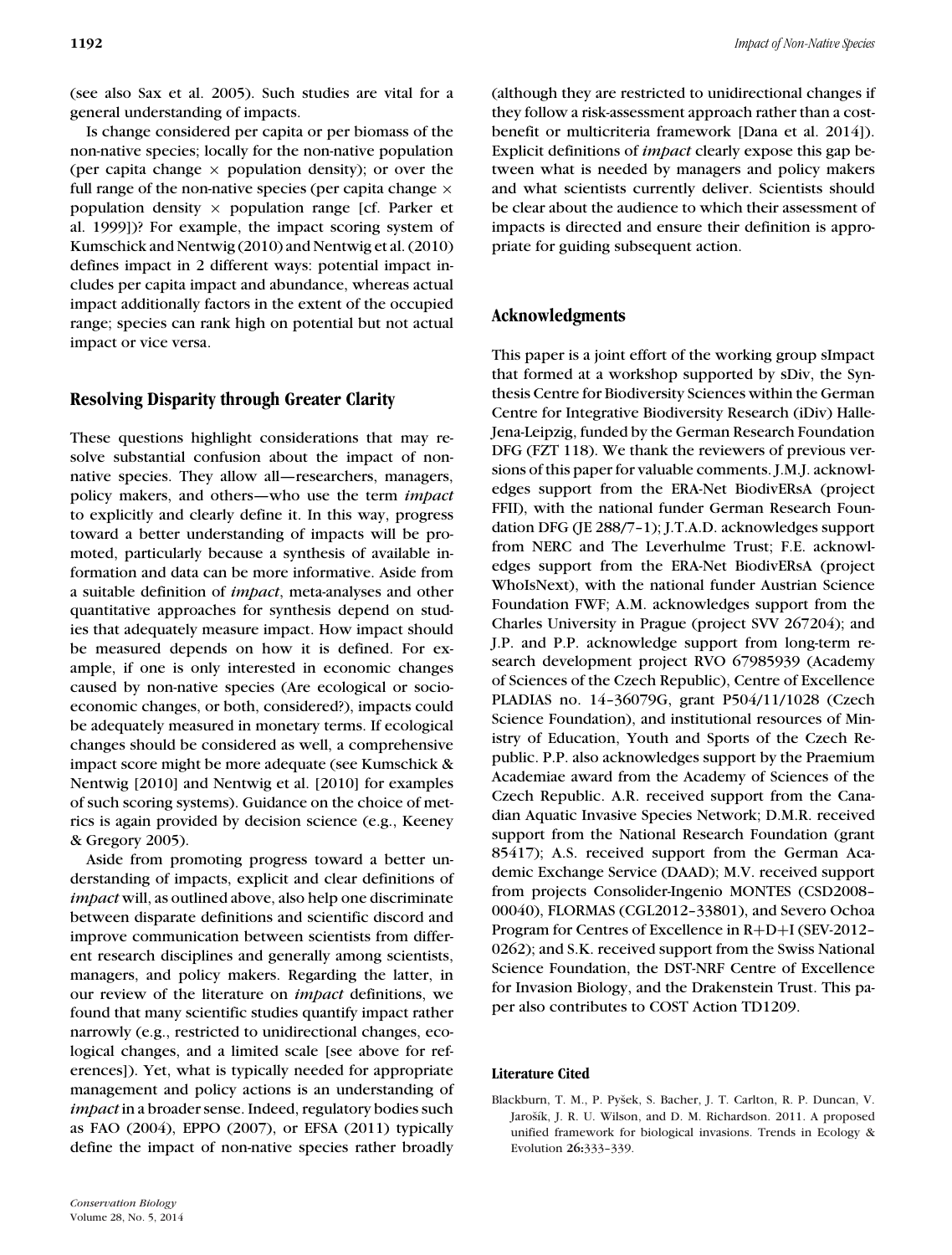Boonman-Berson, S., E. Turnhout, and J. van Tatenhove. 2014. Invasive species: the categorization of wildlife in science, policy, and wildlife management. Land Use Policy **38:**204–212.

- Clavero, M., and E. García-Berthou. 2005. Invasive species are a leading cause of animal extinctions. Trends in Ecology & Evolution **20:**110.
- Daehler, C. C. 2001. Two ways to be an invader, but one is more suitable for ecology. Bulletin of the Ecological Society of America **82:**101–102.
- Dana, E. D., J. M. Jeschke, and J. García-de-Lomas. 2014. Decision tools for managing biological invasions: existing biases and future needs. Oryx **48:**56–63.
- Davis, M. A., et al. 2011. Don't judge species on their origins. Nature **474:**153–154.
- Davis, M. A., and K. Thompson. 2000. Eight ways to be a colonizer, two ways to be an invader: a proposed nomenclature scheme for invasion ecology. Bulletin of the Ecological Society of America **81:**226– 230.
- Davis, M. A., and K. Thompson. 2001. Invasion terminology: Should ecologists define their terms differently than others? No, not if we want to be of any help! Bulletin of the Ecological Society of America **82:**206.
- EPPO (European and Mediterranean Plant Protection Organization). 2007. Guidelines on pest risk analysis: decision-support scheme for quarantine pests. EPPO Standard PM 5/3 (3). EPPO, Paris.
- EFSA (European Food Safety Authority). 2011. Guidance on the environmental risk assessment of plant pests. EFSA Journal **9:**2460.
- FAO (Food and Agriculture Organization of the United Nations). 2004. Pest risk analysis for quarantine pests including analysis of environmental risks and living modified organisms. ISPM 11. International Plant Protection Convention, FAO, Rome.
- Gaertner, M., A. Den Breeyen, C. Hui, and D. M. Richardson. 2009. Impacts of alien plant invasions on species richness in Mediterraneantype ecosystems: a meta-analysis. Progress in Physical Geography **33:**319–338.
- Goodenough, A. E. 2010. Are the ecological impacts of alien species misrepresented? A review of the "native good, alien bad" philosophy. Community Ecology **11:**13–21.
- Gurevitch, J., and D. K. Padilla. 2004. Are invasive species a major cause of extinctions? Trends in Ecology & Evolution **19:**470– 474.
- Heger, T., et al. 2013. Conceptual frameworks and methods for advancing invasion ecology. AMBIO **42:**527–540.
- Howard, R. A. 1988. Decision analysis: practice and promise. Management Science **34:**679–695.
- Hulme, P. E., P. Pyšek, V. Jarošík, J. Pergl, U. Schaffner, and M. Vilà. 2013. Bias and error in understanding plant invasion impacts. Trends in Ecology & Evolution **28:**212–218.
- IUCN (International Union for Conservation of Nature). 2013. Invasive species. Available from www.iucn.org/about/union/secretariat/ offices/iucnmed/iucn\_med\_programme/species/invasive\_species (accessed 30 July 2013).
- Jarvis, P. J., S. V. Fowler, Q. Paynter, and P. Syrett. 2006. Predicting the economic benefits and costs of introducing new biological control agents for Scotch broom *Cytisus scoparius* into New Zealand. Biological Control **39:**135–146.
- Jeschke, J. M., L. Gómez Aparicio, S. Haider, T. Heger, C. J. Lortie, P. Pyšek, and D. L. Strayer. 2012. Taxonomic bias and lack of crosstaxonomic studies in invasion biology. Frontiers in Ecology and the Environment **10:**349–350.
- Jeschke, J. M., F. Keesing, and R. S. Ostfeld. 2013. Novel organisms: comparing invasive species, GMOs, and emerging pathogens. AM-BIO **42:**541–548.
- Keeney, R. L. 1992. Value-focused thinking: a path to creative decision making. Harvard University Press, Cambridge, Massachusetts.
- Keeney, R. L., and R. S. Gregory. 2005. Selecting attributes to measure the achievement of objectives. Operations Research **53:** 1–11.
- Koricheva, J., J. Gurevitch, and K. Mengerson, editors. 2013. Handbook of meta-analysis in ecology and evolution. Princeton University Press, Princeton, New Jersey.
- Kulhanek, S. A., A. Ricciardi, and B. Leung. 2011. Is invasion history a useful tool for predicting the impacts of the world's worst aquatic invasive species? Ecological Applications **21:**189–202.
- Kumschick, S., S. Bacher, W. Dawson, J. Heikkilä, A. Sendek, T. Pluess, T. B. Robinson, and I. Kühn. 2012. A conceptual framework for prioritization of invasive alien species for management according to their impact. NeoBiota **15:**69–100.
- Kumschick, S., and W. Nentwig. 2010. Some alien birds have as severe an impact as the most effectual alien mammals in Europe. Biological Conservation **143:**2757–2762.
- Larson, B. M. H., C. Kueffer, and ZiF Working Group on Ecological Novelty. 2013. Managing invasive species amidst high uncertainty and novelty. Trends in Ecology & Evolution **28:**255–256.
- Martin, J., M. C. Runge, J. D. Nichols, B. C. Lubow, and W. L. Kendall. 2009. Structured decision making as a conceptual framework to identify thresholds for conservation and management. Ecological Applications **19:**1079–1090.
- Nentwig, W., E. Kühnel, and S. Bacher. 2010. A generic impact-scoring system applied to alien mammals in Europe. Conservation Biology **24:**302–311.
- Nicholls, K. H., J. M. Hoyle, O. E. Johannsson, and R. Dermott. 2011. A biological regime shift in the Bay of Quinte ecosystem (Lake Ontario) associated with the establishment of invasive dreissenid mussels. Journal of Great Lakes Research **37:**310–317.
- Olenin, S., D. Minchin, and D. Daunys. 2007. Assessment of biopollution in aquatic ecosystems. Marine Pollution Bulletin **55:**379–394.
- Parker, I. M., et al. 1999. Impact: toward a framework for understanding the ecological effects of invaders. Biological Invasions **1:**3–19.
- Pyšek, P., V. Jarošík, P. E. Hulme, J. Pergl, M. Hejda, U. Schaffner, and M. Vilà. 2012. A global assessment of invasive plant impacts on resident species, communities and ecosystems: the interaction of impact measures, invading species' traits and environment. Global Change Biology **18:**1725–1737.
- Rejmánek, M., D. M. Richardson, M. G. Barbour, M. J. Crawley, G. F. Hrusa, P. B. Moyle, J. M. Randall, D. Simberloff, and M. Williamson. 2002. Biological invasions: politics and discontinuity of ecological terminology. Bulletin of the Ecological Society of America **83:**131– 133.
- Ricciardi, A. 2004. Assessing species invasions as a cause of extinction. Trends in Ecology & Evolution **19:**619.
- Ricciardi, A., and J. Cohen. 2007. The invasiveness of an introduced species does not predict its impact. Biological Invasions **9:**309– 315.
- Ricciardi, A., M. F. Hoopes, M. P. Marchetti, and J. L. Lockwood. 2013. Progress toward understanding the ecological impacts of nonnative species. Ecological Monographs **83:**263–282.
- Richardson, D. M., P. Pyšek, M. Rejmánek, M. G. Barbour, F. D. Panetta, and C. J. West. 2000. Naturalization and invasion of alien plants: concepts and definitions. Diversity and Distributions **6:**93–107.
- Sax, D. F. 2002. Equal diversity in disparate species assemblages: a comparison of native and exotic woodlands in California. Global Ecology & Biogeography **11:**49–57.
- Sax, D. F., and S. D. Gaines. 2003. Species diversity: from global decreases to local increases. Trends in Ecology & Evolution **18:**561– 566.
- Sax, D. F., B. P. Kinlan, and K. F. Smith. 2005. A conceptual framework for comparing species assemblages in native and exotic habitats. Oikos **108:**457–464.
- Schlaepfer, M. A., D. F. Sax, and J. D. Olden. 2011. The potential conservation value of non-native species. Conservation Biology **25:**428– 437.
- Seastedt, T. S., and P. Pyšek. 2011. Mechanisms of plant invasions of North American and European grasslands. Annual Review of Ecology, Evolution, and Systematics **42:**133–153.